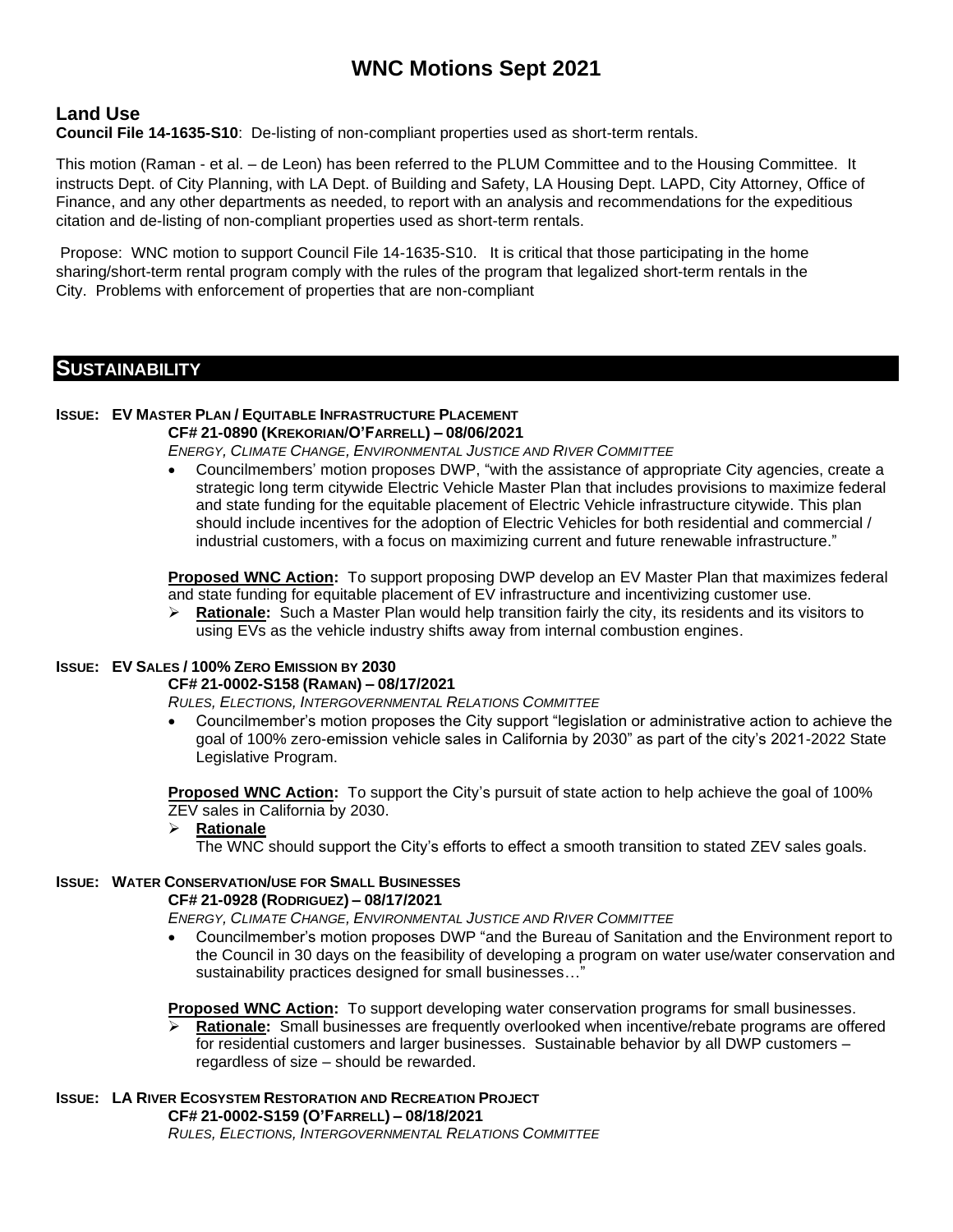• Counclimember's motion proposes the City support "any legislation and/or administrative action that would provide funding to support the Los Angeles River Ecosystem Restoration and Recreation Project" as part of the city's 2021-2022 State and Federal Legislative Programs.

**Proposed WNC Action:** To support the City's pursuit of state and/or federal funding for the Los Angeles River Ecosystem Restoration and Recreation Project. program.

➢ **Rationale**

The WNC should support efforts to capitalize on funding opportunities to bolster LA's ecosystem.

#### **ISSUE: CLIMATE CHANGE MITIGATION**

#### **CF# 21-0950 (KORETZ) – 08/24/2021**

*ENERGY, CLIMATE CHANGE, ENVIRONMENTAL JUSTICE AND RIVER COMMITTEE*

• Councilmember's motion proposes that Public Works, CAO, and Planning report on the availability of state funding to augment and support ongoing and future city projects involving climate change mitigation and resilience, and habitat connectivity.

**Proposed WNC Action:** To support identifying state funds available to help mitigate climate change.

Rationale: The WNC should support the City's effort to secure state funding for addressing potential climate changes impacts here in Los Angeles.

## **TRANSPORTATION**

#### **ISSUE: STREET RACING / TASK FORCE REPORTS & RECOMMENDED MEASURES CF# 21-0870 (RODRIGUEZ) – 08/03/2021**

*PUBLIC SAFETY COMMITTEE*

• Councilmember's motion proposes that DOT and LAPD recommend measures for addressing/preventing street racing, the Street Racing Task Force meet and report quarterly, and key street racing intersections be identified.

**Proposed WNC Action:** To support this request for regular meetings, reports and recommendations to counter street racing.

#### ➢ **Rationale**

The WNC should support efforts to deter, discourage and penalize street racing on neighborhood streets.

## **ISSUE: STREET RACING / AUTHORIZING DRIVER'S LICENSE SUSPENSIONS**

**CF# 21-0002-S150 (RODRIGUEZ) – 08/03/2021**

*RULES, ELECTIONS, INTERGOVERNMENTAL RELATIONS COMMITTEE*

• Councilmember's motion proposes the City support AB 3 (Fong) – which would provide that in addition to existing penalties, a person engaging in a motor vehicle exhibition of speed, while participating in a "sideshow," may have his or her driver's license suspended from 90 days to six months – as part of the city's 2021-2022 State Legislative program.

**Proposed WNC Action:** To support the City's inclusion of support for AB 3 (Fong) as part of the 2021- 2022 State Legislative program.

➢ **Rationale**

The WNC should support efforts to deter, discourage and penalize street racing on neighborhood streets.

# **PUBLIC SAFETY**

#### **ISSUE: LAPD NEIGHBORHOOD WATCH / COMMUNITY BUILDING / ONLINE TOOLS CF# 21-0869 (BUSCAINO) – 08/03/2021**

*PUBLIC SAFETY COMMITTEE*

• Councilmember's motion proposes directing "LAPD, with the assistance of the Information Technology Agency (ITA), and City Administrative Officer (CAO) to report with recommendations on creating a community-building campaign and toolkit that will make it easier for residents to form new Neighborhood Watch programs and…improve community public safety."